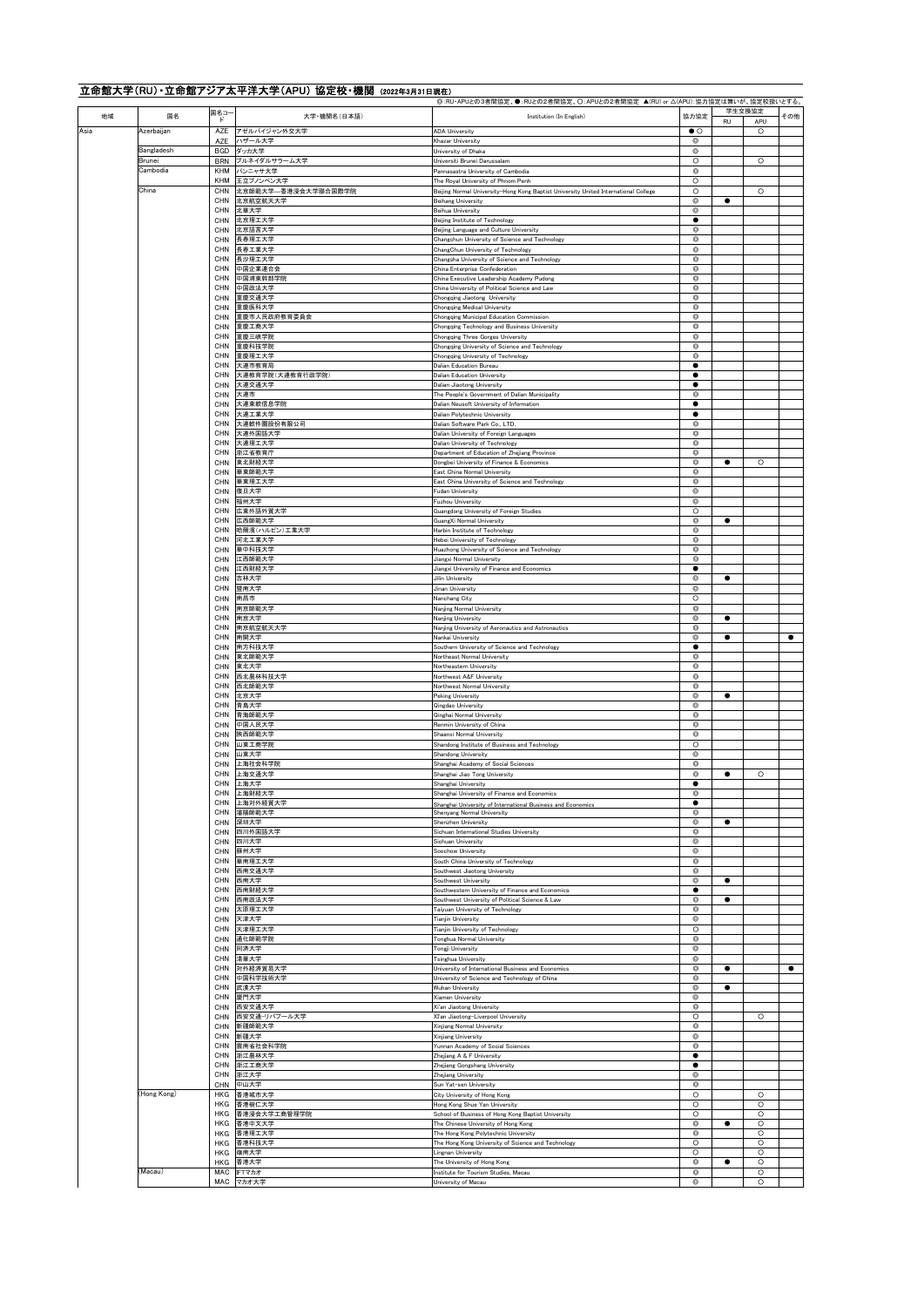|                                      | IND                      | EMPI大学                                   | <b>EMPI Group of Institution</b>                                                                  | $\circ$                          |                        | $\circ$            |           |
|--------------------------------------|--------------------------|------------------------------------------|---------------------------------------------------------------------------------------------------|----------------------------------|------------------------|--------------------|-----------|
|                                      | IND                      | GDN(世界開発ネットワーク)                          | Global Development Network                                                                        | $\circ$                          |                        |                    |           |
|                                      | IND<br>IND               | インドエ科大学ハイデラバード校<br>インドエ科大学カンプール校         | Indian Institute of Technology Hyderabad<br>Indian Institute of Technology Kanpur                 | $\bullet$<br>◎                   |                        |                    |           |
|                                      | IND                      | ジャワハラル・ネルー大学                             | Jawaharlal Nehru University                                                                       | $^{\circ}$                       |                        |                    |           |
|                                      | IND                      | ニッテ大学                                    | Nitte Education Trust                                                                             | ٠                                |                        |                    |           |
|                                      | IND<br>IND               | デリー大学                                    | University of Delhi                                                                               | $^{\circ}$<br>$^{\circ}$         |                        |                    |           |
|                                      | IND                      | マドラス大学<br>マイソール大学                        | University of Madras<br>University of Mysore                                                      | ٠                                |                        |                    |           |
|                                      | IND                      | プネ大学                                     | University of Pune                                                                                | ◎                                |                        |                    |           |
| Indonesia                            | IDN                      | アンダラス大学                                  | Andalas University                                                                                | $^{\circ}$                       |                        |                    |           |
|                                      | IDN<br>IDN               | ビヌス大学<br>ブラウィジャヤ大学                       | <b>BINUS University</b><br>University of Brawijaya                                                | $\circ$<br>$^{\circ}$            |                        | $\circ$            |           |
|                                      | IDN                      | ガジャマダ大学                                  | Gadjah Mada University                                                                            | $\circledcirc$                   | $\bullet$              | $\circ$            |           |
|                                      | IDN                      | インドネシア国立芸術大学ジョグジャカルタ校                    | Indonesia Institute of the Arts Yogyakarta                                                        | $\circledcirc$                   |                        |                    |           |
|                                      | IDN                      | バンドン工科大学                                 | Bandung Institute of Technology                                                                   | ◎                                | ٠                      |                    |           |
|                                      | IDN<br>IDN               | イスラム・インドネシア大学<br>西スマトラ州政府                | Islamic University of Indonesia<br>ocal Government of West Sumatra                                | ٠<br>$^{\circ}$                  |                        |                    |           |
|                                      | IDN                      | パジャジャラン大学                                | Padjadjaran University                                                                            | $\circ$                          |                        |                    |           |
|                                      | IDN                      | プレジデント大学                                 | President University                                                                              | $\circ$                          |                        | $\circ$            |           |
|                                      | IDN                      | STBA LIA外国語インスティチュート                     | Sekolah Tiuggi Bahasa Asing LIA Institute of Foreign Language Jakarta                             | $\circ$                          |                        |                    |           |
|                                      | IDN<br>IDN               | ディポネゴロ大学<br>トリサクティ大学                     | Diponegoro University<br>Trisakti University                                                      | ٠<br>◎                           |                        |                    |           |
|                                      | IDN                      | 国立イスラム大学                                 | Syarif Hidayatullah State Islamic University Jakarta                                              | $^{\circ}$                       |                        |                    |           |
|                                      | IDN                      | パラヒャンガン・カトリック大学                          | Universitas Katolik Parahyangan                                                                   | $\circ$                          |                        | $\circ$            |           |
|                                      | IDN<br>IDN               | スラバヤ国立大学<br>インドネシア大学                     | State University of Surabaya<br>University of Indonesia                                           | $\circ$<br>◎                     | $\bullet$              | $\circ$            |           |
| Kazakhstan                           | KAZ                      | アスフェンディアロフ医科大学                           | Asfendiarov Kazakh National Medical University                                                    | O                                |                        |                    |           |
|                                      | KAZ                      | カザフ経済大学                                  | Kazakh Economic University                                                                        | $\circ$                          |                        |                    |           |
| Korea                                | KOR                      | 亜洲大学                                     | Ajou University                                                                                   | $\circledcirc$                   | $\bullet$              |                    |           |
|                                      | KOR                      | 済洲大学<br>全北大学校                            | Jeju National University                                                                          | $^{\circ}$                       |                        |                    |           |
|                                      | KOR<br>KOR               | 全南大学校                                    | Chonbuk National University<br>Chonnam National University                                        | $\circledcirc$<br>$^{\circ}$     |                        |                    |           |
|                                      | KOR                      | 中央大学                                     | Chung-Ang University                                                                              | $\circledcirc$                   | ٠                      |                    |           |
|                                      | KOR                      | 大邱大学                                     | Daegu University                                                                                  | $^{\circ}$                       |                        |                    |           |
|                                      | KOR<br>KOR               | 東亜大学<br>東国大学                             | Dong-A University<br>Dongguk University                                                           | $^{\circ}$<br>$\circledcirc$     |                        |                    |           |
|                                      | KOR                      | 東西大学                                     | Dongseo University                                                                                | $\circledcirc$                   |                        | $\circ$            |           |
|                                      | KOR                      | 梨花女子大学                                   | Ewha Womans University                                                                            | ◎                                | ٠                      | $\circ$            |           |
|                                      | KOR                      | 嘉泉大学校                                    | Gachon University                                                                                 | ◎                                |                        |                    |           |
|                                      | KOR<br>KOR               | 翰林大学<br>韓国外国語大学校                         | Hallym University<br>Hankuk University of Foreign Studies                                         | $^{\circ}$<br>$\circledcirc$     |                        |                    |           |
|                                      | KOR                      | 漢陽大学                                     | Hanyang University                                                                                | $\circledcirc$                   |                        | $\circ$            |           |
|                                      | KOR                      | 仁荷大学                                     | Inha University                                                                                   | ◎                                |                        |                    |           |
|                                      | KOR<br>KOR               | 仁済大学<br>国民大学校                            | Inje University<br>Kookmin University                                                             | $\circ$<br>O                     |                        | $\circ$            |           |
|                                      | KOR                      | 韓国海洋大学                                   | Korea Maritime and Ocean University                                                               | $\circledcirc$                   |                        |                    |           |
|                                      | KOR                      | 国立韓国体育大学                                 | Korea National Sport University                                                                   | ▲                                |                        |                    | $\bullet$ |
|                                      | KOR                      | 高麗大学                                     | Korea University                                                                                  | $^{\circ}$                       | $\bullet$              | $\circ$            | $\bullet$ |
|                                      | KOR<br>KOR               | 慶熙大学<br>慶北大学校                            | Kyung Hee University<br>Kyungpook National University                                             | $\circledcirc$<br>٠              | ٠                      | $\circ$            |           |
|                                      | KOR                      | 培材大学                                     | Pai Chai University                                                                               | ◎                                |                        |                    |           |
|                                      | KOR                      | 浦項工科大学                                   | Pohang University of Science and Technology                                                       | $^{\circ}$                       |                        |                    |           |
|                                      | KOR                      | 釜山国立大学                                   | Pusan National University                                                                         | $\circledcirc$                   | $\bullet$              | $\circ$            |           |
|                                      | KOR<br>KOR               | 祥明大学<br>ソウル大学                            | Sangmyung University<br>Seoul National University                                                 | $\circledcirc$<br>$\circledcirc$ |                        |                    |           |
|                                      | KOR                      | ソウル女子大学                                  | Seoul Women's University                                                                          | ٠                                |                        |                    |           |
|                                      | KOR                      | 西江大学                                     | Sogang University                                                                                 | $\circledcirc$                   |                        | $\circ$            |           |
|                                      | KOR                      | 淑明女子大学                                   | Sookmyung Women's University                                                                      | $\circledcirc$                   | ٠                      | $\circ$            |           |
|                                      | KOR<br>KOR               | 成均館大学<br>韓国カトリック大学                       | Sungkyunkwan University<br>The Catholic University of Korea                                       | $^{\circ}$<br>$\circ$            | $\bullet$<br>$\bullet$ |                    |           |
|                                      | KOR                      | ソウル市立大学                                  | The University of Seoul                                                                           | $\circledcirc$                   |                        |                    |           |
|                                      |                          |                                          | Ulsan Development Research Institute                                                              |                                  |                        |                    |           |
|                                      | KOR                      | 蔚山発展研究院                                  |                                                                                                   | $\circ$                          |                        |                    |           |
|                                      | KOR                      | 蔚山大学                                     | University of Ulsan                                                                               | ◎                                |                        | $\circ$            |           |
|                                      | KOR                      | 嶺南大学校<br>延世大学                            | Yeungnam University<br>Yonsei University                                                          | ٠<br>$^{\circ}$                  |                        | $\circ$            |           |
| Kyrgyz                               | KOR<br>KGZ               | 中央アジア・アメリカ大学                             | American Univerisity of Central Asia                                                              | $\circ$                          | $\bullet$              | $\circ$            |           |
|                                      | KGZ                      | キルギストルコマナス大学                             | Kyrgyz-Turkish Manas University                                                                   | ◎                                |                        |                    |           |
| Laos                                 | LAO                      | ラオス国立大学                                  | National University of Laos                                                                       | $^{\circ}$                       |                        |                    |           |
|                                      | <b>MYS</b><br><b>MYS</b> | マレーシア戦略国際問題研究所<br>テイラーズ大学                | Institute of Strategic and International Studies (ISIS) Malaysia<br>Taylor's University           | $^{\circ}$<br>$\circ$            |                        | $\circ$            |           |
|                                      | <b>MYS</b>               | マレーシアサラ                                  | Iniversity Malaysia                                                                               |                                  |                        |                    |           |
| Malaysia                             | MYS                      | マラヤ大学                                    | University of Malaya                                                                              | $\circledcirc$                   |                        | $\circ$            |           |
|                                      | MYS<br>MYS               | マレーシアサバ大学<br>ブトラ・マレーシア大学                 | Universiti Malaysia Sabah<br>Universiti Putra Malaysia                                            | $^{\circ}$<br>$^{\circ}$         |                        |                    |           |
|                                      | <b>MYS</b>               | マレーシア科学大学                                | University of Science Malaysia                                                                    | $\circledcirc$                   | $\bullet$              | $\circ$            |           |
|                                      | MYS                      | マレーシアエ科大学                                | Universiti Teknologi Malaysia                                                                     | $\circ$                          |                        |                    |           |
|                                      | MNG                      | マネジメント・アカデミー                             | Academy of Management                                                                             | ◎                                |                        | $\circ$            |           |
|                                      | MNG<br>MNG               | モンゴル科技大学<br>モンゴル国立大学                     | Mongolian University of Science and Technology<br>National University of Mongolia                 | $\circledcirc$<br>$\circ$        |                        |                    |           |
| Myanmar                              | <b>MMR</b>               | ダゴン大学                                    | Dagon University                                                                                  | $\circ$                          |                        |                    |           |
|                                      | MMR                      | ヤンゴン経済大学                                 | Yangon University of Economics                                                                    | O                                |                        |                    |           |
|                                      | PAK                      | ラホール経営科学大学                               | Lahore University of Management Sciences                                                          | $^{\circ}$                       |                        |                    |           |
| Pakistan                             | PHL<br>PHL               | アジア・インスティチュート・オブ・マネージメント<br>アテネオ・デ・マニラ大学 | Asian Institute of Management<br>Ateneo de Manila University                                      | $\circ$<br>$\circledcirc$        |                        | $\circ$            |           |
|                                      | PHL                      | デ・ラ・サール大学                                | De La Salle University                                                                            | $\circledcirc$                   |                        | $\circ$            |           |
|                                      | PHL                      | SEAMEO SEARCA                            | SEAMEO SEARCA (Southeast Asian Regional Center for Graduate Study and Research in<br>Agriculture) | ◎                                |                        |                    |           |
|                                      | PHL                      | アジア太平洋大学                                 | University of Asia and the Pacific                                                                | $\circ$                          |                        |                    |           |
|                                      | PHL                      | フィリピン大学                                  | University of the Philippines                                                                     | $^{\circ}$                       | $\bullet$              | $\circ$            |           |
|                                      | SGP                      | 南洋理工大学                                   | Nanyang Technological University                                                                  | $\circledcirc$                   |                        |                    |           |
|                                      | SGP<br>SGP               | 南洋理工学院<br>シンガポール国立大学                     | Nanyang Polytechnic<br>National University of Singapore                                           | ٠<br>$^{\circ}$                  | ٠                      |                    |           |
|                                      | SGP                      | シンガポール・マネジメント大学                          | Singapore Management University                                                                   | $^{\circ}$                       |                        | $\circ$            |           |
|                                      | SGP                      | シンガポール理工学院                               | The Singapore Polytechnic                                                                         | $\circ$                          |                        |                    |           |
|                                      | LKA                      | CIMA                                     | Chartered Institute of Management Accountants (Sri Lanka Division)                                | $\circledcirc$                   |                        |                    |           |
|                                      | LKA<br>LKA               | ICTA<br>国立科学基金                           | Information & Communication Technology Agency of Sri Lanka<br>National Science Foundation         | $\circledcirc$<br>$^{\circ}$     |                        |                    |           |
|                                      | LKA                      | ルフナ大学                                    | University of Ruhuna                                                                              | ◎                                |                        |                    |           |
|                                      | LKA                      | コロンボ大学                                   | University of Colombo                                                                             | $^{\circ}$                       |                        |                    |           |
| Taiwan                               | TWN                      | 中央研究院                                    | Academia Sinica                                                                                   | $^{\circ}$<br>$\bullet$ $\circ$  | $\bullet$              | $\circ$            |           |
|                                      | TWN<br>TWN               | 逢甲大学<br>国立政治大学                           | Feng Chia University<br>National Chengchi University                                              | $^{\circ}$                       | ٠                      | O                  |           |
| Singapore                            | TWN                      | 輔仁大學                                     | Fu Jen Catholic University                                                                        | ٠                                |                        |                    |           |
|                                      |                          | TWN 国立交通大学                               | National Chiao Tung University                                                                    | $^{\circ}$                       |                        |                    |           |
|                                      | <b>TWN</b>               | 国立高雄科技大学                                 | National Kaohsiung University of Science and Technology                                           | $\circledcirc$                   |                        |                    |           |
|                                      |                          | TWN 国立中山大学<br>TWN 国立台中教育大学               | National Sun Yat-sen University<br>National Taichung University of Education                      | $\circledcirc$<br>$\circledcirc$ | $\bullet$              |                    |           |
|                                      | TWN                      | 国立台北科技大学                                 | National Taipei University of Technology                                                          | $^{\circ}$                       |                        |                    |           |
|                                      | TWN                      | 国立台湾師範大学                                 | National Taiwan Normal University                                                                 | $^{\circ}$                       | ٠                      | O                  |           |
|                                      | TWN                      | 国立台湾大学                                   | National Taiwan University                                                                        | $^{\circ}$                       | ٠                      |                    |           |
| Mongolia<br>Philippines<br>Sri Lanka | TWN<br>TWN               | 国立台湾科学技術大学<br>世新大学                       | National Taiwan University of Science and Technology<br>Shih Hsin University                      | $\circ$<br>$\bullet$             |                        |                    |           |
|                                      | TWN                      | 南台科技大学                                   | Southern Taiwan University of Science and Technology (STUST)                                      | $\circledcirc$                   |                        | $\circ$            |           |
|                                      | TWN<br>TWN               | 淡江大学<br>東海大学                             | Tamkang University<br>Tunghai University                                                          | $\circledcirc$<br>◎              | ٠<br>٠                 | $\circ$<br>$\circ$ |           |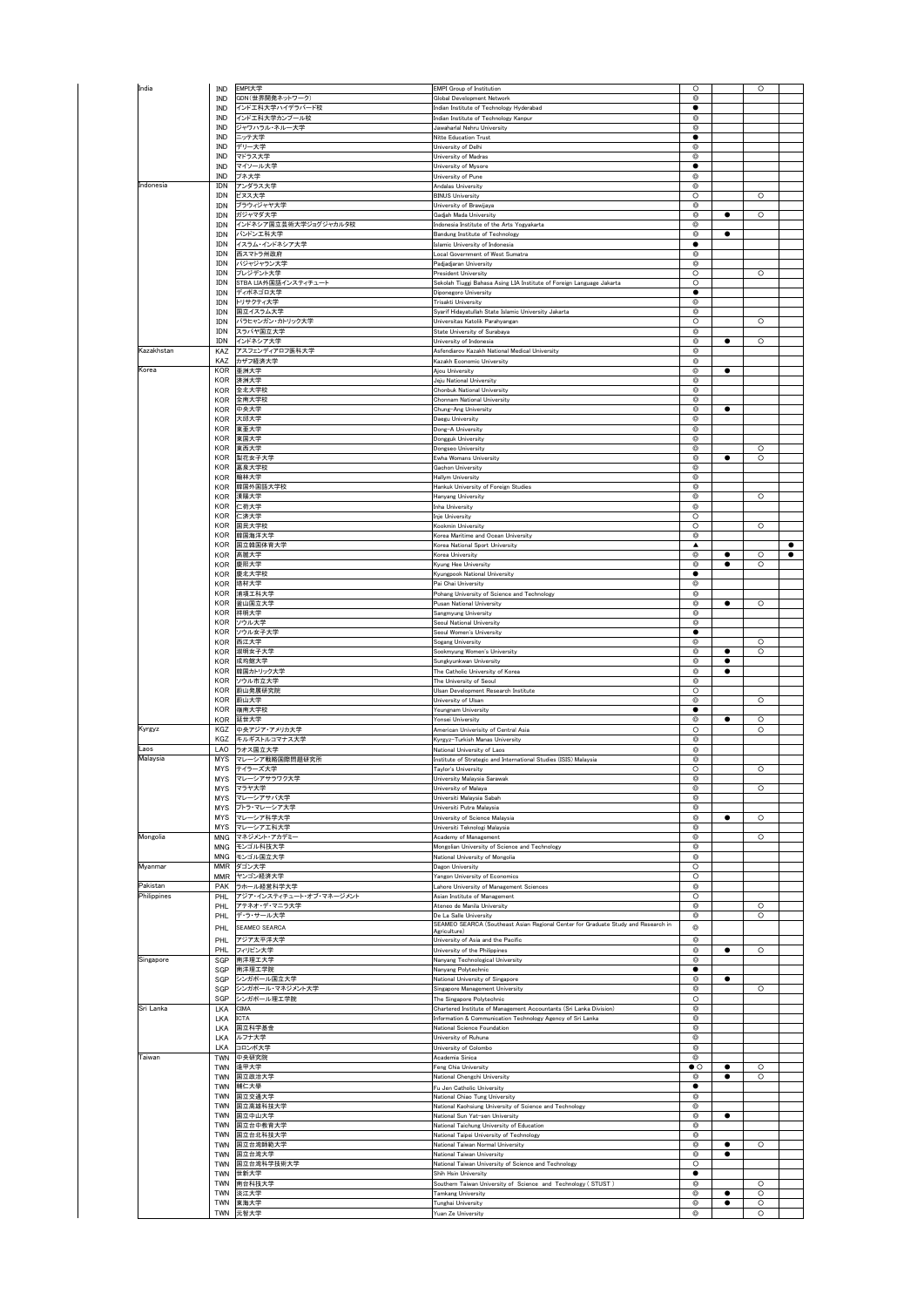|               | Thailand                            | THA<br>THA               | ブラパ大学<br>チェンマイ大学                          | Burapha University                                                                                          | ◎<br>◎                              |                |                    |           |
|---------------|-------------------------------------|--------------------------|-------------------------------------------|-------------------------------------------------------------------------------------------------------------|-------------------------------------|----------------|--------------------|-----------|
|               |                                     | THA                      | チュラロンコン大学                                 | Chiang Mai University<br>Chulalongkorn University                                                           | ⊚                                   | ٠              |                    |           |
|               |                                     | THA                      | カセサート大学                                   | KASETSART UNIVERSITY                                                                                        | ◎                                   |                |                    |           |
|               |                                     | THA<br><b>THA</b>        | コン・ケン大学<br>マヒドン大学                         | Khon Kaen University<br>Mahidol University                                                                  | $\bullet$ $\circ$<br>$\circledcirc$ | ٠              | $\circ$            |           |
|               |                                     | THA                      | NIDA(タイ国立開発行政研究院)                         | National Institute of Development Administration                                                            | Õ                                   |                |                    |           |
|               |                                     | THA<br>THA               | パンヤビワット経営学院<br>サイアム大学                     | anyapiwat Institute of Management<br>iam University                                                         | O<br>O                              |                | $\circ$            |           |
|               |                                     | THA                      | フアチアオ チャルームブラキアット大学                       | luachiew Chalermprakiet University                                                                          | $\circ$                             |                |                    |           |
|               |                                     | <b>THA</b><br><b>THA</b> | シーナカリンウィロート大学<br>泰日工業大学                   | Srinakharinwirot University<br>Thai-Nichi Institute of Technology                                           | $\circ$<br>$\circledcirc$           |                |                    |           |
|               |                                     | THA                      | タマサート大学                                   | Thammasat University                                                                                        | Ø                                   | ٠              | $\circ$            |           |
|               | Vietnam                             | THA<br>VNM               | タイエ業連盟<br>ダナン大学                           | The Federation of Thai Industries<br>The University of Danang                                               | ⊚                                   |                |                    |           |
|               |                                     | VNM                      | フランス・ベトナム経営学院                             | French - Vietnamese Center for Management Education (CFVG)                                                  | $\circ$                             |                |                    | $\circ$   |
|               |                                     | VNM                      | ハノイ医科大学                                   | Hanoi Medical University                                                                                    | Ô<br>Õ                              |                |                    | $\bullet$ |
|               |                                     | VNM<br>VNM               | ハノイ師範大学<br>ハノイエ科大学                        | Hanoi National University of Education<br>Hanoi University of Science and Technology                        | Ô                                   |                | $\circ$            |           |
|               |                                     | VNM                      | ホーチミン市工科大学                                | Ho Chi Minh City University of Technology                                                                   | ◎                                   |                |                    |           |
|               |                                     | VNM<br>VNM               | ホーチミン師範大学<br>フエ外国語大学                      | Ho Chi Minh University of Pedagogy<br>University of Foreign Languages, Hue University                       | o<br>Ô                              |                |                    | ٠         |
|               |                                     | <b>VNM</b>               | フェ農林大学                                    | Hue University of Agriculture and Forestry                                                                  |                                     |                |                    |           |
|               |                                     | <b>VNM</b><br>VNM        | ベトナム教育訓練省<br>サイゴン国際大学                     | Ministry of Education and Training Vietnam<br>The Saigon International University                           | O<br>⊚                              |                |                    |           |
|               |                                     | <b>VNM</b>               | トゥン・ドゥック・タン大学                             | Ton Duc Thang University                                                                                    | O                                   |                |                    |           |
|               |                                     | VNM<br>VNM               | ベトナム国家大学ハノイ校・工科大学<br>フエ大学                 | University of Engineering and Technology, Vietnam National University, Hanoi (VNU)<br><b>Hue University</b> | ٠<br>Ô                              |                |                    |           |
|               |                                     | <b>VNM</b>               | ベトナム国家大学ハノイ校・人文社会科学大学                     | VNU University of Social Sciences and Humanities, Hanoi                                                     | $^{\circ}$                          |                |                    |           |
|               |                                     | <b>VNM</b><br>VNM        | ベトナム国家大学ホーチミン市校・人文社会科学大学<br>ベトナム国家大学ハノイ校  | VNU Ho Chi Minh City University of Social Sciences and Humanities<br>Vietnam National University, Hanoi     | Õ<br>Ô                              |                |                    |           |
|               |                                     | VNM                      | 貿易大学                                      | oreign Trade University                                                                                     | O                                   |                |                    |           |
| Oceania       | Australia                           | VNM<br>AUS               | ベトナム国家大学ホーチミン市校<br>オーストラリア国立大学            | Vietnam National University, Ho Chi Minh City<br>Australian National University                             | ⊚<br>$\circledcirc$                 | $\bullet$      |                    |           |
|               |                                     | <b>AUS</b>               | チャールズ・スタート大学                              | Charles Sturt University                                                                                    | $\circledcirc$                      |                | $\circ$            |           |
|               |                                     | AUS<br><b>AUS</b>        | フリンダーズ大学<br>グリフィス大学                       | Flinders University<br>Griffith University                                                                  | ◎<br>٠                              |                |                    |           |
|               |                                     | AUS                      | ジェームス・クック大学<br>ニューカッスル大学                  | James Cook University<br>The University of Newcastle                                                        |                                     |                | $\circ$<br>$\circ$ |           |
|               |                                     | AUS<br><b>AUS</b>        | ラ・トローブ大学                                  | La Trobe University                                                                                         | $^{\circ}$                          | ٠              | $\circ$            |           |
|               |                                     | AUS<br>AUS               | マコーリー大学<br>クイーンズランド工科大学                   | Macquarie University<br>Queensland University of Technology                                                 | Õ<br>©                              | ٠<br>$\bullet$ |                    |           |
|               |                                     | AUS                      | シドニー大学                                    | The University of Sydney                                                                                    | ◎                                   |                |                    |           |
|               |                                     | AUS<br>AUS               | アデレード大学<br>クイーンズランド大学                     | The University of Adelaide<br>The University of Queensland                                                  | O                                   | ٠              |                    |           |
|               |                                     | AUS                      | 西オーストラリア大学                                | The University of Western Australia                                                                         | $^{\circ}$                          | $\bullet$      |                    |           |
|               |                                     | AUS<br>AUS               | メルボルン大学<br>ニューサウスウェールズ大学                  | The University of Melbourne<br>University of New South Wales                                                |                                     | ٠              |                    |           |
|               |                                     | AUS                      | サンシャインコースト大学<br>AUS ヴィクトリア大学              | University of the Sunshine Coast                                                                            | ◎                                   | ٠              | $\circ$            |           |
|               | Fiji                                | FJI                      | 南太平洋大学                                    | Victoria University<br>The University of the South Pacific                                                  | O<br>Ó                              |                |                    |           |
|               | New Zealand                         | NZL<br>NZL               | ニュージーランドASIA財団<br>オークランドエ科大学              | Asia New Zealand Foundation<br>Auckland University of Technology                                            | Õ                                   |                |                    |           |
|               |                                     | NZL                      | マッセイ大学                                    | Massey University                                                                                           | ◎                                   |                |                    |           |
|               |                                     | NZL<br>NZL               | オタゴ・ポリテクニーク<br>オークランド大学                   | Otago Polytechnic<br>The University of Auckland                                                             | ◎<br>٠                              | ٠              |                    |           |
|               |                                     | <b>NZL</b>               | ヴィクトリア大学ウェリントン                            | Victoria University of Wellington                                                                           | ◎                                   | ٠              |                    |           |
|               | Republic of the<br>Marshall Islands | MHL                      | マーシャル諸島共和国                                | The Government of the Republic of the Marshall Islands                                                      | $\circ$                             |                |                    |           |
|               |                                     |                          |                                           |                                                                                                             |                                     |                |                    |           |
|               | Samoa                               |                          | WSM サモア国立大学                               | National University of Samoa                                                                                | $\circledcirc$                      |                | $\circ$            |           |
|               | Canada                              | CAN<br>CAN               | ケベック大学モントリオール校<br>HECモントリオール              | ECOLE DES SCIENCES DE LA GESTION<br><b>HEC Montreal</b>                                                     | $\circ$<br>◎                        |                | $\circ$<br>$\circ$ |           |
|               |                                     | CAN<br>CAN               | オカナガンカレッジ                                 | Okanagan College                                                                                            | ◎                                   | ٠              |                    |           |
|               |                                     | CAN                      | クエスト大学<br>マギル大学・王立学術振興協会                  | Quest University Canada<br>Royal Institution for The Advancement of Learning / McGill University            | Ó<br>$\circ$                        |                |                    |           |
| North America |                                     | CAN<br>CAN               | サイモン・フレーザー大学<br>セント・メアリーズ大学               | Simon Fraser University<br>St. Mary's University                                                            | Õ<br>$\circ$                        | $\bullet$      | $\circ$<br>$\circ$ |           |
|               |                                     | CAN                      | アルバータ大学                                   | University of Alberta                                                                                       | ◎                                   |                |                    |           |
|               |                                     | CAN<br>CAN               | オタワ大学 テルファースクールオブマネジメント<br>フレーザーヴァレー大学    | University of Ottawa, Telfer School of Management<br>University of the Fraser Valley                        | O<br>$^{\circ}$                     |                | $\circ$            |           |
|               |                                     | CAN                      | ブリティッシュ・コロンビア大学                           | The University of British Columbia                                                                          |                                     | ٠              | $\circ$            |           |
|               |                                     | CAN<br>CAN               | レスブリッジ大学<br>ビクトリア大学                       | University of Lethbridge<br>University of Victoria                                                          | O<br>◎                              |                | $\circ$            |           |
|               |                                     | CAN<br>CAN               | ウォータールー大学<br>ヨーク大学シューリヒスクールオブビジネス         | University of Waterloo<br>York University, Schulich School of Business                                      | O<br>O                              |                | $\circ$<br>$\circ$ |           |
|               | U.S.A                               | <b>USA</b>               | アルフレッド大学                                  | Alfred University                                                                                           | $^{\circ}$                          | ٠              |                    |           |
|               |                                     | USA<br>USA               | アメリカン大学<br>アメリカ・ソヴリン・ネーションズ大学             | American University<br>American University of Soverign Nations                                              | O                                   | ٠              |                    | $\bullet$ |
|               |                                     | <b>USA</b>               | アパラチアン州立大学                                | Appalachian State University                                                                                |                                     | ٠              |                    |           |
|               |                                     | USA<br>USA               | バトラー大学<br>カリフォルニア総合研究インスティテュート            | <b>Butler University</b><br>California Institute of Integral Studies (CIIS)                                 | ◎<br>◎                              | ٠              |                    |           |
|               |                                     | <b>USA</b>               | カリフォルニア州立大学フレズノ校                          | California State University, Fresno                                                                         | Ô                                   |                |                    |           |
|               |                                     | <b>USA</b><br><b>USA</b> | カリフォルニア州立大学ロングビーチ校<br>カリフォルニア州立大学モントレーベイ校 | alifornia State University, Long Beach<br>California State University, Monterey Bay                         | ٠<br>$\bullet$                      | ٠<br>٠         |                    |           |
|               |                                     | <b>USA</b><br><b>USA</b> | カリフォルニア大学バークレー校                           | The University of California, Berkeley                                                                      | ٠                                   |                | $\circ$            |           |
|               |                                     | <b>USA</b>               | キャロルカレッジ<br>チャップマン大学                      | Carroll College<br>Chapman University                                                                       | O<br>$^{\circ}$                     |                |                    |           |
|               |                                     | <b>USA</b><br>USA        | ニューヨーク市立大学スタテン・アイランド校<br>デポール大学           | College of Staten Island, The City University of New York<br>Depaul University                              | Ô<br>Ø                              | ٠              | $\circ$            |           |
|               |                                     | USA                      | フェアレイ・ディキンソン大学                            | Fairleigh Dickinson University                                                                              | Ô                                   |                |                    |           |
|               |                                     | <b>USA</b><br><b>USA</b> | フロリダ国際大学<br>ジョージタウン大学                     | Florida International University<br>Georgetown University                                                   | o<br>o                              | ٠              | $\circ$            |           |
|               |                                     | <b>USA</b>               | ジョージアカレッジ&ステート大学                          | Georgia College & State University                                                                          | Ô                                   | ٠              |                    |           |
|               |                                     | <b>USA</b><br>USA        | グランド・バレー州立大学<br>イリノイカレッジ                  | Grand Valley State University<br><b>Illinois College</b>                                                    | ø                                   |                | $\circ$            |           |
|               |                                     | USA<br><b>USA</b>        | ジェームズ・マディソン大学<br>ミネソタ州立大学モアヘッド校           | James Madison University<br>Minnesota State University Moorhead                                             | ◎<br>o                              |                | $\circ$<br>$\circ$ |           |
|               |                                     | <b>USA</b>               | ナザレス大学ロチェスター校                             | Nazareth College of Rochester                                                                               | $\circ$                             |                | $\circ$            |           |
|               |                                     | <b>USA</b>               | USA オハイオノーザン大学<br>オクラホマシティ大学              | Ohio Northern University<br>Oklahoma City University                                                        | Ô<br>Ô                              | ٠              |                    |           |
|               |                                     | USA                      | オールド・ドミニオン大学                              | Old Dominion University                                                                                     | ◎                                   |                | $\circ$            |           |
|               |                                     | <b>USA</b><br>USA        | レンスラーエ科大学<br>ラトガーズ大学                      | Rensselaer Polytechnic Institute<br>Rutgers, The State University of New Jersey                             | O<br>o                              | ٠              |                    |           |
|               |                                     | USA<br>USA               | サンディエゴ州立大学                                | San Diego State University                                                                                  | Ô<br>◎                              | ٠<br>٠         | $\circ$            |           |
|               |                                     | USA                      | シモンズカレッジ<br>南イリノイ大学エドワーズビル校               | Simmons College<br>Southern Illinois University Edwardsville                                                | O                                   |                | $\circ$            |           |
|               |                                     | USA<br><b>USA</b>        | セントエドワーズ大学<br>サフォーク大学                     | St. Edward's University<br>Suffolk University                                                               | ◎<br>◎                              | ٠              | $\circ$            |           |
|               |                                     | <b>USA</b>               | テネシーエ科大学                                  | Tennessee Tech University                                                                                   | ◎                                   | ٠              |                    |           |
|               |                                     | <b>USA</b><br>USA        | ジョージアエ科大学<br>アラバマ大学                       | The Georgia Institute of Technology<br>The University of Alabama                                            | Ô<br>Ô                              | ٠              | $\circ$            |           |
|               |                                     | USA                      | ミシシッピ大学                                   | The University of Mississippi                                                                               | Ø                                   | ٠              |                    |           |
|               |                                     | <b>USA</b><br>USA        | モンタナ大学<br>ニューメキシコ大学                       | University of Montana<br>The University of New Mexico                                                       | Ô<br>o                              | ٠              | $\circ$            |           |
|               |                                     | <b>USA</b><br>USA        | 北フロリダ大学<br>インカーネット・ワード大学                  | University of North Florida<br>University of the Incarnate Word                                             | O<br>$\circ$                        |                | $\circ$<br>۰       |           |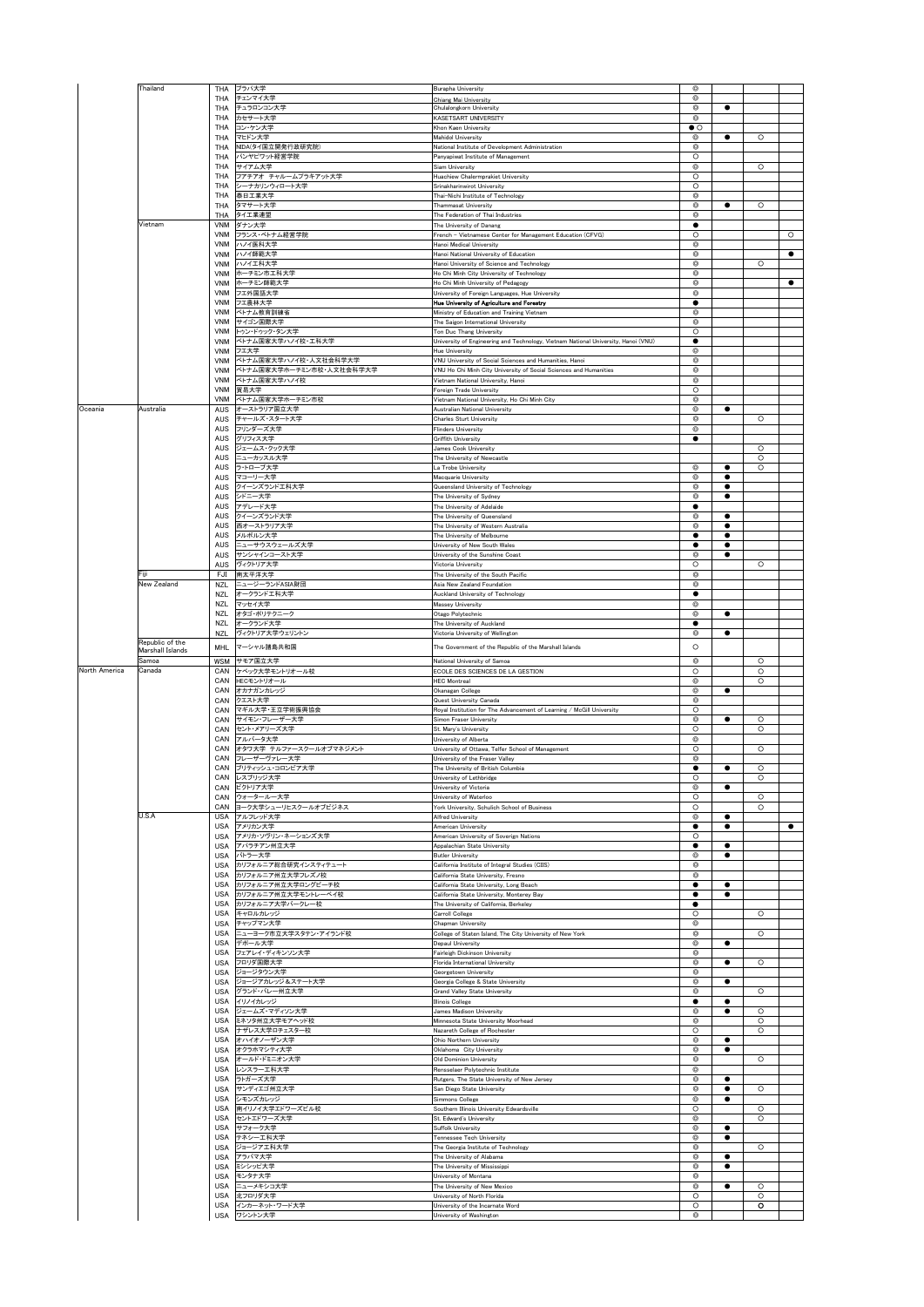|               |                   | <b>USA</b>               | ニューヨーク州立大学バッファロー校                                                 | University at Buffalo, The State University of New York                                                             | ◎                            |                | $\circ$            |           |
|---------------|-------------------|--------------------------|-------------------------------------------------------------------|---------------------------------------------------------------------------------------------------------------------|------------------------------|----------------|--------------------|-----------|
|               |                   | <b>USA</b><br><b>USA</b> | ニューヨーク州立大学プラッツバーグ校<br>カリフォルニア大学デービス校                              | State University of New York College at Plattsburgh<br>University of California, Davis                              | ٠<br>٠                       |                |                    |           |
|               |                   | <b>USA</b>               | ハワイ大学                                                             | University of Hawaii                                                                                                | Ô                            |                |                    |           |
|               |                   | <b>USA</b>               | ミネソタ大学ツインシティーズ校                                                   | University of Minnesota Twin Cities Campus                                                                          | Ô                            |                |                    |           |
|               |                   | <b>USA</b><br><b>USA</b> | ノースカロライナ大学グリーンズボロ校<br>ノーステキサス大学                                   | The University of North Carolina at Greensboro<br>University of North Texas                                         | Ô<br>O                       | ٠<br>٠         |                    |           |
|               |                   | USA                      | オクラホマ大学                                                           | The University of Oklahoma                                                                                          | o                            | ٠              | $\circ$            |           |
|               |                   | <b>USA</b>               | ピッツバーグ大学<br>サンフランシスコ大学                                            | University of Pittsburgh                                                                                            |                              | ٠              |                    |           |
|               |                   | <b>USA</b><br><b>USA</b> | 南カリフォルニア大学                                                        | University of San Francisco<br>University of Southern California                                                    | Ô                            | $\bullet$      |                    |           |
|               |                   | USA                      | ウィスコンシン大学オシュコシュ校                                                  | University of Wisconsin, Oshkosh                                                                                    | O                            |                |                    |           |
|               |                   | <b>USA</b>               | ウィスコンシン大学 - ラ・クロス校<br>ボイシ州立大学                                     | University of Wisconsin - La Crosse                                                                                 | O                            |                | $\circ$            |           |
|               |                   | USA<br><b>USA</b>        | ワイオミング大学                                                          | <b>Boise State University</b><br>University of Wyoming                                                              | O<br>$\circ$                 |                | $\circ$<br>$\circ$ |           |
|               |                   | <b>USA</b>               | バンダービルト大学                                                         | Vanderbilt University                                                                                               | $\bullet$                    |                |                    |           |
|               |                   | USA<br>USA               | ヴァッサー大学<br>ウエスタンミシガン大学                                            | Vassar College<br>Western Michigan University                                                                       | Õ<br>$^{\circ}$              | $\bullet$      |                    |           |
|               |                   | USA                      | ナショナル·フットボール·リーグ(NFL)                                             | National Football League                                                                                            | O                            |                |                    |           |
|               |                   | <b>USA</b>               | ヒューストン大学 - ダウンタウン                                                 | University of Huston Downtown                                                                                       | $\circ$                      |                | $\circ$            |           |
| Latin America | Argentina         | <b>USA</b><br>ARG        | ウースターエ科大学<br>ラ・プラタ大学                                              | Worcester Polytechnic Institute<br>National University of La Plata                                                  | ٠<br>⊚                       |                |                    |           |
|               |                   | ARG                      | リトラル大学                                                            | National University of Litoral                                                                                      | O                            |                | $\circ$            |           |
|               |                   | ARG                      | ロサリオ国立大学                                                          | Rosario National University                                                                                         | $^{\circ}$                   |                |                    |           |
|               |                   | ARG<br>ARG               | トルクアト・ディ・テラ大学<br>アルゼンチン・デ・ラ・エンプレサ大学                               | Torcuato Di Tella University<br>Argentine University of Enterprise                                                  | Õ<br>Ô                       |                | $\circ$            |           |
|               | Brazil            | <b>BRA</b>               | ミナスジェライス連邦大学                                                      | The Federal University of Minas Gerais                                                                              | $\circ$                      |                |                    |           |
|               |                   | <b>BRA</b>               | クルゼイロ・ド・スール大学                                                     | Cruzeiro do Sul University                                                                                          | Ô                            |                |                    |           |
|               | Colombia          | <b>BRA</b>               | サンパウロ大学<br>COL ロス・アンデス大学                                          | University of Sao Paulo<br>University of Los Andes                                                                  | ©<br>◎                       |                |                    |           |
|               | Cuba              |                          | CUB ハバナ大学                                                         | Universidad de La Habana                                                                                            | $\bullet$                    |                |                    |           |
|               | Ecuador           | ECU                      | 太平洋大学                                                             | Universidad Del Pacifico                                                                                            | Ô                            |                | $\circ$            |           |
|               | Jamaica<br>Mexico | <b>JAM</b><br>MEX        | ノーザン・カリビアン大学<br>イベロアメリカーナ大学                                       | Northern Caribbean University<br><b>Ibero-American University</b>                                                   | ◎<br>◎                       |                |                    |           |
|               |                   | MEX                      | モンテレイエ科大学                                                         | Monterrey Institute of Technology and Higher Education                                                              | ◎                            | ٠              | $\circ$            |           |
|               |                   | MEX                      | メキシコ国立工科大学<br>メキシコ大学院大学                                           | National Polytechnic Institute                                                                                      | o<br>◎                       |                |                    |           |
|               |                   | MEX<br>MEX               | セラヤ大学                                                             | The College of Mexico<br>University of Celaya                                                                       | O                            |                |                    |           |
|               |                   | MEX                      | メキシコ国立自治大学                                                        | The Universidad Nacional Autonoma de Mexico                                                                         | O                            |                |                    |           |
|               | Peru              | <b>MFX</b>               | モンテレイ大学<br>ESAN経営大学院                                              | University of Monterrey<br><b>ESAN Graduate School of Business</b>                                                  | $^{\circ}$<br>Õ              |                | $\circ$            |           |
|               |                   | PER<br>PER               | 国立農業大学                                                            | National Agrarian University at La Molina                                                                           | ◎                            |                |                    |           |
|               |                   | PER                      | 国立工科大学                                                            | National University of Engineering                                                                                  | o                            |                |                    |           |
|               |                   | PER<br><b>PFR</b>        | ペルー学術外交院<br>ペルー大学カイエタノ·エレディア                                      | Peruvian Diplomatic Academy<br>Peruvian University Cayetano Heredia                                                 | ◎<br>Ô                       |                |                    |           |
|               |                   | PER                      | ペルーカトリック大学                                                        | Pontifical Catholic University of Peru                                                                              | $\circledcirc$               |                |                    |           |
|               |                   | PER                      | サンイグナシオデロヨラ大学                                                     | Universidad San Ignacio de Loyola                                                                                   | $\circ$                      |                | $\circ$            |           |
|               |                   | PER<br>PER               | リマ大学<br>太平洋大学                                                     | University of Lima<br>University of the Pacific                                                                     | ◎<br>$^{\circ}$              |                | $\circ$            |           |
| Europe        | Armenia           | ARM                      | アルメニア国家経済大学                                                       | Armenian State University of Economics                                                                              | O                            |                |                    |           |
|               | Austria           | <b>AUT</b>               | インスブルック・マネジメントセンター                                                | Management Center Innsbruck                                                                                         | ◎                            |                | $\circ$            |           |
|               |                   | <b>AUT</b><br>AUT        | ザルツブルク応用科学大学<br>スタイア・スクール・オブ・マネジメント                               | Salzburg University of Applied Sciences<br>Steyr School of Management, University of Applied Sciences Upper Austria | Ô<br>O                       |                | $\circ$<br>$\circ$ |           |
|               |                   | AUT                      | ウィーン応用科学大学                                                        | University of Applied Sciences bfi Vienna                                                                           | O                            |                | $\circ$            |           |
|               |                   | AUT<br><b>AUT</b>        | ウィーンエ科大学                                                          | University of Applied Sciences Technikum Wien                                                                       | $^{\circ}$                   |                |                    |           |
|               | Belgium           | <b>BEL</b>               | 継続教育大学クレムス<br>ブリュッセル外国語大学                                         | University for Continuing Education Krems<br>Institut supérieur de traducteurs et interprètes (ISTI)                | ◎                            |                |                    |           |
|               |                   | <b>BEL</b>               | リエージュ大学                                                           | University of Liege                                                                                                 | ø                            |                | $\circ$            |           |
|               | Bulgaria          | <b>BFI</b><br><b>BGR</b> | ヴェサリウス・カレッジ<br>国立ソフィア総合経済大学                                       | Vesalius College<br>University of National and World Economy                                                        | $\circ$<br>$^{\circ}$        |                | $\circ$            |           |
|               | Croatia           | <b>HRV</b>               | ザクレブ経済経営大学                                                        | Zagreb School of Economics and Management                                                                           | Ô                            |                | $\circ$            |           |
|               | Cyprus            | CYP                      | キプロス工科大学                                                          | The Cyprus University of Technology                                                                                 |                              |                |                    |           |
|               | Czech Republic    | CZE<br>CZE               | マサリク大学<br>カレル大学                                                   | Masaryk University<br>Charles University                                                                            | ٠<br>◎                       | ٠<br>٠         |                    |           |
|               |                   | CZE                      | メトロポリタン大学ブラハ                                                      | Metropolitan University Prague                                                                                      | O                            |                | $\circ$            |           |
|               | Denmark           | <b>DNK</b>               | オーフス・スクール・オブ・ビジネス                                                 | Aarhus BSS, Department of Business Development and Technology, Campus Herning                                       | O                            |                | $\circ$            |           |
|               |                   | <b>DNK</b><br><b>DNK</b> | コペンハーゲン・ビジネススクール<br>コペンハーゲン大学                                     | Copenhagen Business School<br>University of Copenhagen                                                              | ◎<br>Ô                       | ٠<br>$\bullet$ | $\circ$            |           |
|               |                   | <b>DNK</b>               | 南デンマーク大学                                                          | University of Southern Denmark                                                                                      | Õ                            | $\bullet$      |                    |           |
|               | Finland           | FIN                      | ローリア応用科学大学                                                        | Laurea University of Applied Sciences                                                                               | O                            |                | $\circ$            |           |
|               |                   | FIN<br><b>FIN</b>        | タンペレ応用科学大学<br>タンペレエ科大学                                            | Tampere University of Applied Sciences<br>Tampere University of Technology                                          | O<br>ø                       |                | $\circ$            |           |
|               |                   | FIN                      | ヘルシンキ大学                                                           | University of Helsinki                                                                                              | Ô                            |                | $\circ$            |           |
|               | France            | FIN                      | トゥルク大学                                                            | University of Turku                                                                                                 | $\circledcirc$<br>٠          |                |                    |           |
|               |                   | FRA<br><b>FRA</b>        | ポルドーモンターニュ大学<br>ノルマンディー・ビジネススクール                                  | Bordeaux Montaigne University<br>Ecole de Management de Normandie                                                   | O                            |                | $\circ$            |           |
|               |                   | <b>FRA</b>               | フランス国立高等師範学校                                                      | Ecole Normale Superieure                                                                                            | ø                            | ٠              |                    | $\bullet$ |
|               |                   | <b>FRA</b><br><b>FRA</b> | <b>ESSCA</b><br>アミアンマネジメントスクール                                    | Ecole Superieure des Sciences Commerciales d' Angers<br>Ecole Superieure de Commerce d'Amiens                       | $\circ$<br>$\circ$           |                | $\circ$<br>$\circ$ |           |
|               |                   | <b>FRA</b>               | IESEG経営大学                                                         | <b>IESEG School of Management</b>                                                                                   | $\circ$                      |                | $\circ$            |           |
|               |                   | <b>FRA</b><br>FRA        | Institut Supérieur de Commerce International à Dunkerque<br>エクセリア | Institut Supérieur de Commerce International à Dunkerque<br>Excelia                                                 | $\circ$<br>$\bullet$ $\circ$ | ٠              | $\circ$<br>$\circ$ |           |
|               |                   | <b>FRA</b>               | EMストラスブールビジネススクール                                                 | <b>EM Strasbourg Business School</b>                                                                                | O                            |                | $\circ$            |           |
|               |                   | <b>FRA</b>               | ケッジビジネススクール                                                       | Groupe KEDGE Business School                                                                                        | $\circ$                      |                | $\circ$            |           |
|               |                   | <b>FRA</b><br><b>FRA</b> | ICNビジネススクール<br>ボルドー政治学院                                           | <b>ICN Business School</b><br>Sciences Po Bordeaux                                                                  | ◎<br>Ô                       | $\bullet$      |                    |           |
|               |                   | <b>FRA</b>               | パリ経営大学                                                            | Institut Superieur de Commerce Paris                                                                                | $\circ$                      |                | $\circ$            |           |
|               |                   | <b>FRA</b>               | リヨン第3大学<br>リール政治学院                                                | Jean Moulin Lyon 3 University<br>Sciences Po Lille                                                                  | ٠<br>ø                       |                |                    |           |
|               |                   | <b>FRA</b><br><b>FRA</b> | ネオマ・ビジネススクール                                                      | Neoma Business School                                                                                               | $\circ$                      |                | $\circ$            |           |
|               |                   | <b>FRA</b>               | パリ大学                                                              | Universite de Paris                                                                                                 | ٠                            | $\bullet$      |                    |           |
|               |                   | <b>FRA</b><br><b>FRA</b> | レンヌ商科大学<br>ストラスブール大学                                              | Rennes School of Business<br>Strasbourg University                                                                  | $\circ$<br>O                 |                | $\circ$            |           |
|               |                   | <b>FRA</b>               | トゥールーズ第ーキャビトル大学                                                   | Toulouse 1 Capitole University                                                                                      | ▲                            |                |                    | $\bullet$ |
|               |                   | <b>FRA</b>               | エクスマルセイユ大学                                                        | Aix-Marseille University                                                                                            | ø                            |                |                    |           |
|               |                   | <b>FRA</b><br><b>FRA</b> | パリビジネスクール<br>バーガンディースクールオブビジネス                                    | Paris School of Business<br><b>Burgundy School of Business</b>                                                      | $\circ$<br>O                 |                | $\circ$<br>$\circ$ |           |
|               |                   | <b>FRA</b>               | トゥールーズ・ジャン・ジョレス大学                                                 | University Toulouse - Jean Jaurès                                                                                   | ◎                            | ٠              |                    |           |
|               | Germany           | DEU<br>DFU               | アスコ・ヨーロッパ財団                                                       | ASKO EUROPA-STIFTUNG                                                                                                | ◎<br>Ó                       | ٠              |                    |           |
|               |                   | DEU                      | ヴュルツブルク大学<br>ヨーロッパ大学 ヴィアドリーナフランクフルト(オデール)                         | Julius Maximilian University of Würzburg<br>European University Viadrina Frankfurt (Oder)                           | $\circ$                      |                | $\circ$            |           |
|               |                   | DEU                      | アーヘン応用科学大学                                                        | FH Aachen University of Applied Sciences                                                                            |                              |                |                    |           |
|               |                   | DEU<br>DEU               | ハインリヒ・ハイネ大学<br>「コンラート・ヴォルフ」バーベルスベルク=ポツダム映画・テレビ大学                  | Heinrich Heine University<br>Film University Babelsberg KONRAD WOLF                                                 | O<br>ø                       |                | $\circ$            |           |
|               |                   | DEU                      | ジェイコブス大学                                                          | Jacobs University                                                                                                   | ٠                            |                |                    |           |
|               |                   | DEU                      | ニュルンベルクエ科大学                                                       | Nuremberg Institute of Technology                                                                                   |                              |                |                    |           |
|               |                   |                          | カール学院国際大学                                                         | Karlshochschule International University                                                                            | $\circ$                      |                | $\circ$            |           |
|               |                   | DEU<br>DEU               |                                                                   |                                                                                                                     |                              |                |                    |           |
|               |                   | <b>DEU</b>               | マクテブルグ大学<br>ザーラント大学                                               | Otto-von-Guericke-Universität Magdeburg<br>Saarland University                                                      | O<br>◎                       |                | $\circ$            |           |
|               |                   | DEU                      | SRHハイデルベルグ専門大学                                                    | <b>SRH University Heidelberg</b>                                                                                    | $\circ$                      |                | $\circ$            |           |
|               |                   | DEU                      | ベルリン・フンボルト大学                                                      | Humboldt University of Berlin                                                                                       | Ô<br>$\bullet$               | $\bullet$      |                    | $\bullet$ |
|               |                   | DEU<br>DEU               | アウグスブルグ応用科学大学<br>ブレーメン州立経済工科大学                                    | Augsburg University of Applied Sciences<br>Bremen University of Applied Sciences                                    | ◎                            |                |                    |           |
|               |                   | DEU<br>DEU               | トリア単科大学<br>ケルン大学                                                  | Trier University of Applied Sciences<br>University of Cologne                                                       | ◎<br>o                       | ٠              |                    | $\circ$   |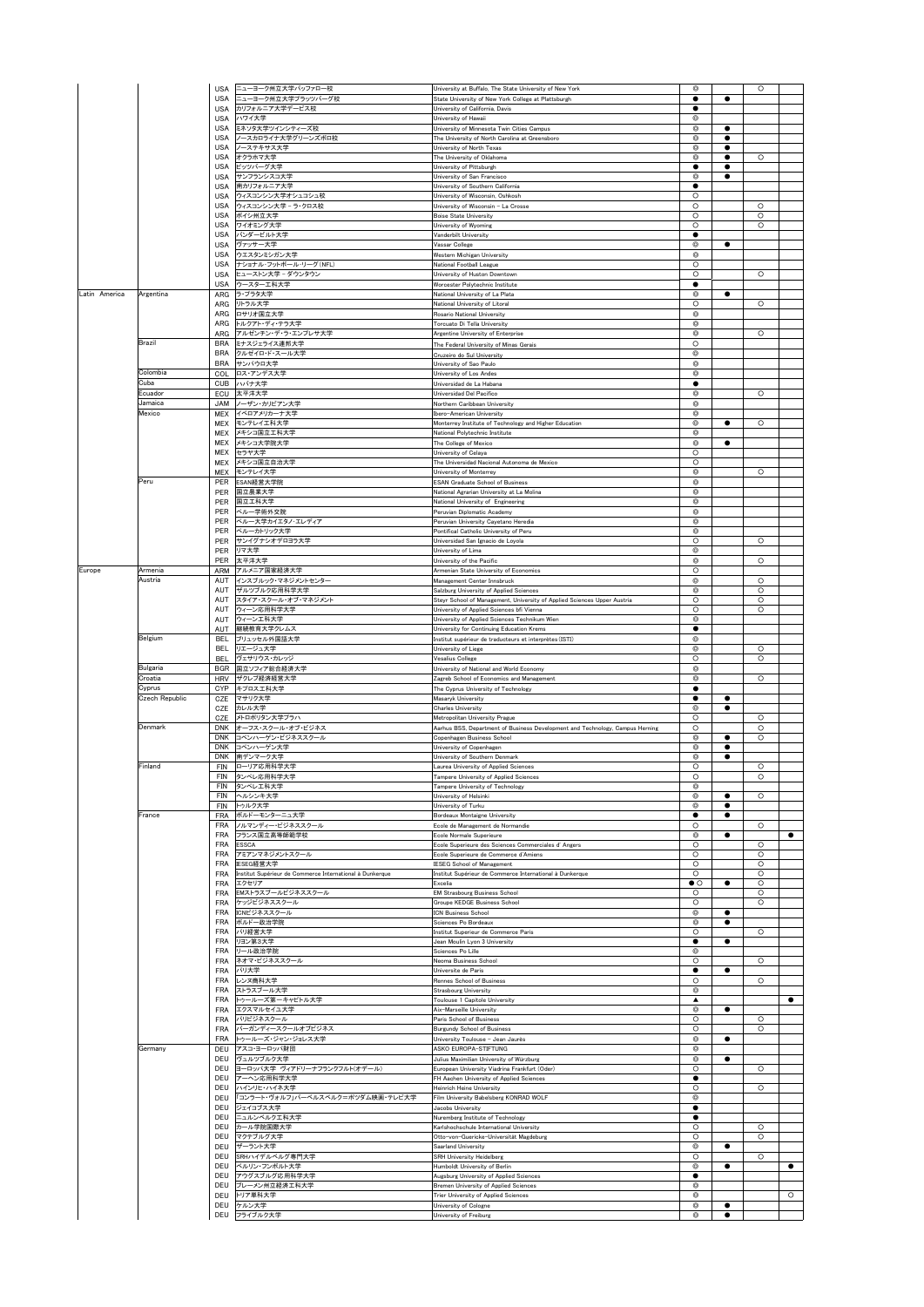|                    | DEU        | ミュンスター大学                          | University of Münster                                                                                                                  | Q                            |                |         |           |
|--------------------|------------|-----------------------------------|----------------------------------------------------------------------------------------------------------------------------------------|------------------------------|----------------|---------|-----------|
|                    | DEU        | ホーエンハイム大学                         | University of Hohenheim                                                                                                                | $\circ$                      |                | $\circ$ |           |
|                    |            | DEU チュービンゲン大学                     | University of Tübingen                                                                                                                 | ▲                            | $\bullet$      |         |           |
|                    | DEU        | ツェッペリン大学                          | Zeopelin University                                                                                                                    | $\circ$                      |                | $\circ$ |           |
| Greece             | GRC        | アメリカンカレッジオブギリシャ                   | The American College of Greece                                                                                                         | $\circ$                      |                | O       |           |
| Hungary            | <b>HUN</b> | ブダペスト商科大学                         | <b>Budapest Business School</b>                                                                                                        | $\circ$ $\triangle$          |                | $\circ$ |           |
|                    | <b>HUN</b> | ブダペスト工科経済大学                       | Budapest University of Technology and Economics                                                                                        | $^{\circ}$                   |                |         |           |
|                    | HUN        | エトヴェシュ・ロラーンド大学                    | <b>Eotvos Lorand University</b>                                                                                                        | $\bullet$                    | $\bullet$      |         |           |
|                    |            | HUN ペチュ大学                         | University of Pécs                                                                                                                     | Ø                            |                | $\circ$ |           |
| Iceland            | ISL        | アイスランド大学                          | University of Iceland                                                                                                                  | $^{\circ}$                   |                | $\circ$ |           |
| Ireland            | IRL        | 国立ダブリンシティ大学                       | Dublin City University                                                                                                                 | $^{\circ}$<br>$\circledcirc$ | $\bullet$<br>٠ | Ō       |           |
| Italy              | ITA<br>ITA | ベネチア大学<br>サクロクオーレカトリック大学          | Ca'Foscari University of Venice<br>Catholic University of the Sacred Heart                                                             | $\circledcirc$               |                | $\circ$ |           |
|                    | ITA        | ローマ・ラ・サビエンツァ大学                    | Sapienza University of Rome                                                                                                            | $\bullet$ $\circ$            | ٠              |         |           |
|                    | ITA        | ボローニャ大学                           | Jniversity of Bologna                                                                                                                  | ٠                            | ٠              |         |           |
|                    | ITA        | ルイージ・ボッコーニ商科大学                    | Universita Commerciale Luigi Bocconi                                                                                                   | $\circ$                      |                | $\circ$ |           |
|                    | ITA        | カッシーノ大学                           | University of Cassino and Southern Lazio                                                                                               | $\circ$                      |                |         |           |
|                    | ITA        | フィレンツェ大学                          | Jniversity of Florence                                                                                                                 | $\circ$                      |                |         |           |
|                    | ITA        | トリノ大学                             | University of Turin                                                                                                                    | ٠                            |                |         |           |
|                    | ITA        | ミラノエ科大学                           | Politecnico di Milano                                                                                                                  | ٠                            |                |         |           |
|                    | ITA        | 食科学大学                             | The University of Gastronomic Sciences                                                                                                 | ٠                            |                |         |           |
|                    | <b>ITA</b> | ナポリ東洋大学                           | University of Naples "L'Orientale"                                                                                                     | $\circ$                      | $\bullet$      |         |           |
| Lithuania          | LTU        | ビリニュス大学                           | Vilnius University                                                                                                                     | $\circ$                      |                | $\circ$ |           |
| Macedonia          | MKD        | ストルガ国際大学                          | International University of Struga                                                                                                     | $\circ$                      |                | O       |           |
| Netherlands        | <b>NLD</b> | ライデン大学                            | eiden University                                                                                                                       | Ø                            | c              | $\circ$ |           |
|                    | <b>NLD</b> | ラドバウド大学                           | Radboud University                                                                                                                     | ٠                            |                |         |           |
|                    | <b>NLD</b> | ハーグ応用科学大学                         | The Hague University of Applied Sciences                                                                                               | $\circ$                      |                | $\circ$ |           |
|                    | <b>NLD</b> | エラスムス大学ロッテルダム·社会科学大学院大学(ISS)      | The International Institute of Social Studies of Erasmus University Rotterdam (ISS)                                                    | $^{\circ}$                   |                |         |           |
|                    | <b>NLD</b> | ティルブルグ大学                          | <b>Tilburg University</b>                                                                                                              | Ø                            |                | $\circ$ |           |
| Norway             | <b>NOR</b> | ビーアイ・ノルウェー・マネジメント大学               | BI Norwegian School of Management                                                                                                      | $\circ$                      |                | $\circ$ |           |
|                    | <b>NOR</b> | インランドノルウェー応用科学大学                  | Inland Norway University of Applied Sciences                                                                                           | $\bullet$                    | $\bullet$      |         |           |
|                    | <b>NOR</b> | ノルウェー科学技術大学                       | Norwegian University for Science and Technology                                                                                        | $\circ$                      |                | $\circ$ |           |
|                    | <b>NOR</b> | ベルゲン大学                            | University of Bergen                                                                                                                   | ◎                            |                | $\circ$ |           |
|                    | <b>NOR</b> | アグダー大学                            | Jniversity of Agder                                                                                                                    | $\circ$                      |                | $\circ$ |           |
| Poland             | POL        | マギェウォ大学                           | Jagiellonian University                                                                                                                | ٠                            |                |         |           |
|                    | POL.       | ポーランド日本情報工科大学                     | Polish-Japanese Academy of Information Technology                                                                                      | $\circ$                      |                |         |           |
|                    | POL        | ボーランド科学アカデミー                      | Polish Academy of Sciences                                                                                                             | ▲                            |                |         | $\bullet$ |
|                    | <b>POL</b> | ワルシャワ経済大学                         | SGH Warsaw School of Economics                                                                                                         | $\circledcirc$               |                | $\circ$ |           |
|                    | POL        | ヴロツワフ経済大学                         | Wroclaw University of Economics                                                                                                        | ◎                            |                |         |           |
|                    | POL        | コズミンスキー大学                         | Kozminski University                                                                                                                   | $\circ$                      |                | $\circ$ |           |
|                    | POL        | ワルシャワ大学                           | University of Warsaw                                                                                                                   | $\circ$                      |                | $\circ$ |           |
| Portugal           | PRT        | リスポン大学インスティテュートISCTEビジネス・スクール     | ISCTE-Lisbon University Institute                                                                                                      | $^{\circ}$                   |                | $\circ$ |           |
|                    | PRT        | ISEG-リスボン経済経営学部-リスボン大学            | ISEG - Lisbon School of Economics & Management, University of Lisbon                                                                   | $\circ$                      |                | O       |           |
| Romania            | ROU        | ルーマニア・アメリカ大学                      | Romanian-American University                                                                                                           | $^{\circ}$                   | ٠              | $\circ$ |           |
| Russian Federation | <b>RUS</b> | 極東連邦大学                            | Far Eastern Federal University                                                                                                         | $\circ$                      |                |         |           |
|                    | <b>RUS</b> | ロシア科学アカデミー東洋学研究所                  | Institute of Oriental Studies of the Russian Academy of Sciences                                                                       | $^{\circ}$                   |                |         |           |
|                    |            | RUS ロモノーソフ記念モスクワ国立大学ビジネススクール      | omonosov Moscow State University Business School.                                                                                      | $\circ$                      |                |         |           |
|                    | <b>RUS</b> | モスクワ国際関係大学                        | Moscow State Institute of International Relations (University) of the Ministry of Foreign<br>Affairs of the Russian Federation (MGIMO) | ٠                            |                |         |           |
|                    | <b>RUS</b> | ロシア科学アカデミー極東研究所                   | Institute of Far Eastern Studies of the Russian Academy of Sciences                                                                    | $^{\circ}$                   |                |         |           |
|                    | <b>RUS</b> | サンクトペテルブルク国立大学                    | Saint Petersburg University                                                                                                            | $\circ$                      |                |         |           |
|                    |            | RUS サハリン国立総合大学                    | Sakhalin State University                                                                                                              | ٠                            |                |         |           |
|                    | <b>RUS</b> | トムスク国立制御システム無線電子工学大学              | Tomsk State University of Control Systems and Radioelectronics                                                                         | ٠                            |                |         |           |
| Slovak Republic    | <b>SVK</b> | ブラチスラバ経済大学                        | University of Economics in Bratislava                                                                                                  | $\circ$                      |                | $\circ$ |           |
| Spain              | <b>FSP</b> | アルカリングアーアルカラ大学                    | Alcalingua Universidad de Alcala                                                                                                       | ٠                            |                |         |           |
|                    | ESP        | バルセロナ自治大学                         | Autonomous University of Barcelona                                                                                                     | $\circ$                      | $\bullet$      |         |           |
|                    | ESP        | IE大学                              | <b>IE University</b>                                                                                                                   | ◎                            |                | $\circ$ |           |
|                    | ESP        | セントルイス大学マドリッド校                    | Saint Louis University, Madrid Campus                                                                                                  | ◎                            |                |         |           |
|                    | ESP        | グラナダ大学                            | The University of Granada                                                                                                              | $^{\circ}$                   | ٠              |         |           |
|                    | ESP        | バスク大学                             | The University of the Basque Country                                                                                                   | ٠                            | $\bullet$      |         |           |
|                    | ESP        | ロビライビルジリ大学                        | Universitat Rovira i Virgili                                                                                                           | $\circ$                      |                | $\circ$ |           |
|                    | ESP        | アリカンテ大学                           | University of Alicante                                                                                                                 | $\circ$                      | $\bullet$      | $\circ$ |           |
|                    | ESP        | ハエン大学                             | University of Jaen                                                                                                                     | O                            | c              |         |           |
|                    | ESP        | サンティアゴ・デ・コンポステラ大学                 | University of Santiago de Compostela                                                                                                   | Ø                            |                | O       |           |
| Sweden             | SWE        | ハルムスタード大学                         | Halmstad University                                                                                                                    | Ø                            |                | $\circ$ |           |
|                    | SWE        | ヨンショーピング大学                        | Jönköping University                                                                                                                   | $^{\circ}$                   | ٠              |         |           |
|                    | SWE        | リンネ大学                             | innaeus University                                                                                                                     | ◎                            |                | $\circ$ |           |
|                    | SWE        | ルンド大学                             | und University                                                                                                                         | ◎                            |                |         |           |
|                    | SWE        | マルメ大学                             | Malmö University                                                                                                                       | Ø                            |                |         |           |
|                    | SWE        | セーデルテルン大学                         | Södertörns högskola                                                                                                                    | $^{\circ}$                   | c              | $\circ$ |           |
|                    | SWE        | ヨーテボリ大学                           | University of Gothenburg                                                                                                               | $\bullet$                    |                |         |           |
| Switzerland        | CHE        | ルツェルン応用科学                         |                                                                                                                                        |                              |                |         |           |
|                    | CHE        | チューリッヒ応用科学大学                      | urich University of Applied Sciences                                                                                                   | $^{\circ}$                   |                | O       |           |
| Turkey             | TUR        | イスタンブール商科大学                       | stanbul Commerce University                                                                                                            | $\circ$                      |                | $\circ$ |           |
|                    | TUR        | サパンチ大学                            | Sabanci University                                                                                                                     | $\circ$                      |                |         |           |
| U.K.               |            | GBR カーディフ大学                       | Cardiff University                                                                                                                     | $\circledcirc$               |                |         |           |
|                    |            | GBR オルタナティブ技術研究所                  | Centre for Alternative Technology                                                                                                      | ٠                            |                |         |           |
|                    |            | GBR キングスカレッジ・ロンドン                 | King's College London                                                                                                                  | ٠                            | ٠              |         |           |
|                    |            | GBR ランカスター大学                      | Lancaster University                                                                                                                   | Ø                            |                |         |           |
|                    |            | GBR オックスフォード・ブルックス大学              | Oxford Brooks University                                                                                                               | $\circ$                      |                | $\circ$ |           |
|                    |            | GBR ロンドン大学ロイヤルホロウェイ               | Royal Holloway and Bedford New College, University of London                                                                           | $\circledcirc$               | $\bullet$      |         |           |
|                    |            | GBR グラスゴー美術大学                     | The Glasgow School of Art                                                                                                              | $\circ$                      |                |         |           |
|                    |            | GBR ロンドン大学SOAS                    | School of Oriental and African Studies, University of London                                                                           | ◎                            | ٠              |         |           |
|                    |            | GBR マンチェスター大学                     | The University of Manchester                                                                                                           | $^{\circ}$                   | 0              |         |           |
|                    |            | GBR ノッティンガム大学                     | University of Nottingham                                                                                                               | ٠                            |                |         |           |
|                    |            | GBR シェフィールド大学<br>GBR イースト・アングリア大学 | The University of Sheffield<br>University of East Anglia                                                                               | $\circ$<br>٠                 | $\bullet$<br>c |         |           |
|                    |            | GBR エジンバラ大学                       |                                                                                                                                        | ٠                            | ٠              |         |           |
|                    |            | ハートフォードシャー大学                      | The University of Edinburgh                                                                                                            |                              |                | $\circ$ |           |
|                    | <b>GBR</b> | GBR ケント大学                         | University of Hertfordshire<br>University of Kent                                                                                      | $^{\circ}$<br>O              |                | $\circ$ |           |
|                    |            | GBR リーズ大学                         | University of Leeds                                                                                                                    | Ø                            |                |         |           |
|                    | <b>GBR</b> | ノーザンブリア大学                         | Northumbria University                                                                                                                 | $\circ$                      |                | $\circ$ |           |
|                    |            | GBR レスター大学                        | Jniversity of Leicester                                                                                                                | $\circ$                      |                | $\circ$ |           |
|                    |            | GBR レディング大学                       | Jniversity of Reading                                                                                                                  | $\circledcirc$               |                |         |           |
|                    |            | GBR サウサンプトン大学                     | <b>Jniversity of Southampton</b>                                                                                                       | ◎                            |                |         |           |
|                    |            | GBR サセックス大学                       | Jniversity of Sussex                                                                                                                   | ٠                            |                |         |           |
|                    |            | GBR ウォーリック大学                      | The University of Warwick                                                                                                              | ٠                            |                |         |           |
|                    |            | GBR ウェストミンスター大学                   | University of Westminster                                                                                                              | ◎                            |                |         |           |
|                    |            | GBR ウエストミンスター・ビジネス・スクール           | Westminster Business School, University of Westminster                                                                                 |                              |                | $\circ$ |           |